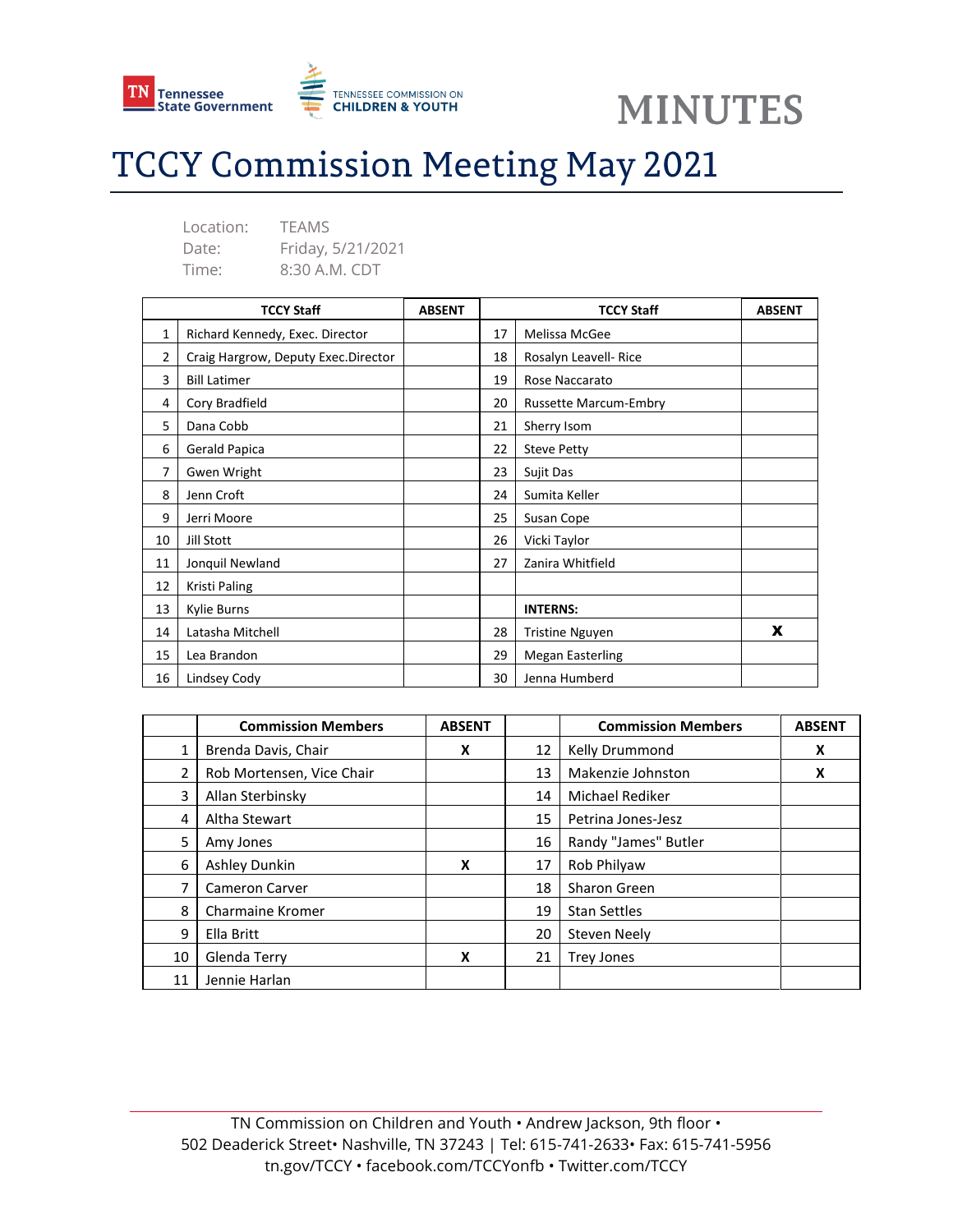



**Guests:** Deborah Taylor Tate, Administrative Director, AOC (Administrative Office of the Courts)

 Stephanie Etheridge, Juvenile Court Manager, Statewide Judicial SBC (Safe Baby Courts) Coordinator, AOC

 Anne-Louise Wirthlin, Director of Access to Justice and Strategic Collaboration, AOC

 Cathey Sweeney, Executive Director, Wilson County CASA (Court Appointed Special Advocates)

Debbie Hobbs-Leftwich, Board Member, Advocate, Wilson County CASA

### **Welcome**

- Call to Order (Rob Mortensen, Vice Chair)
- Introductions and Welcome of New Commission Members (Rob Mortensen, Vice Chair)
- Roll Call (Rob Mortensen, Vice Chair)

## **Approvals and Actions**

#### **Approval of February Full Commission Meeting Minutes**

Mortensen asked for a motion to approve the February 2021 Full Commission Meeting minutes.

*Sterbinsky motioned and Butler seconded.*

*Unanimously approved by the commission.* 

## **Tennessee Commission on Children and Youth Reports and Office Updates**

#### **Office Updates**

Kennedy reported TCCY updates to the Commission.

Shaun Noblit has left TCCY and is now an attorney with DCS (Department of Children's Services).

Mitchell will be leaving TCCY at the end of July to pursue a PhD in Chicago. Leavell-Rice will be retiring this summer and received a legislative resolution honoring her work with the State.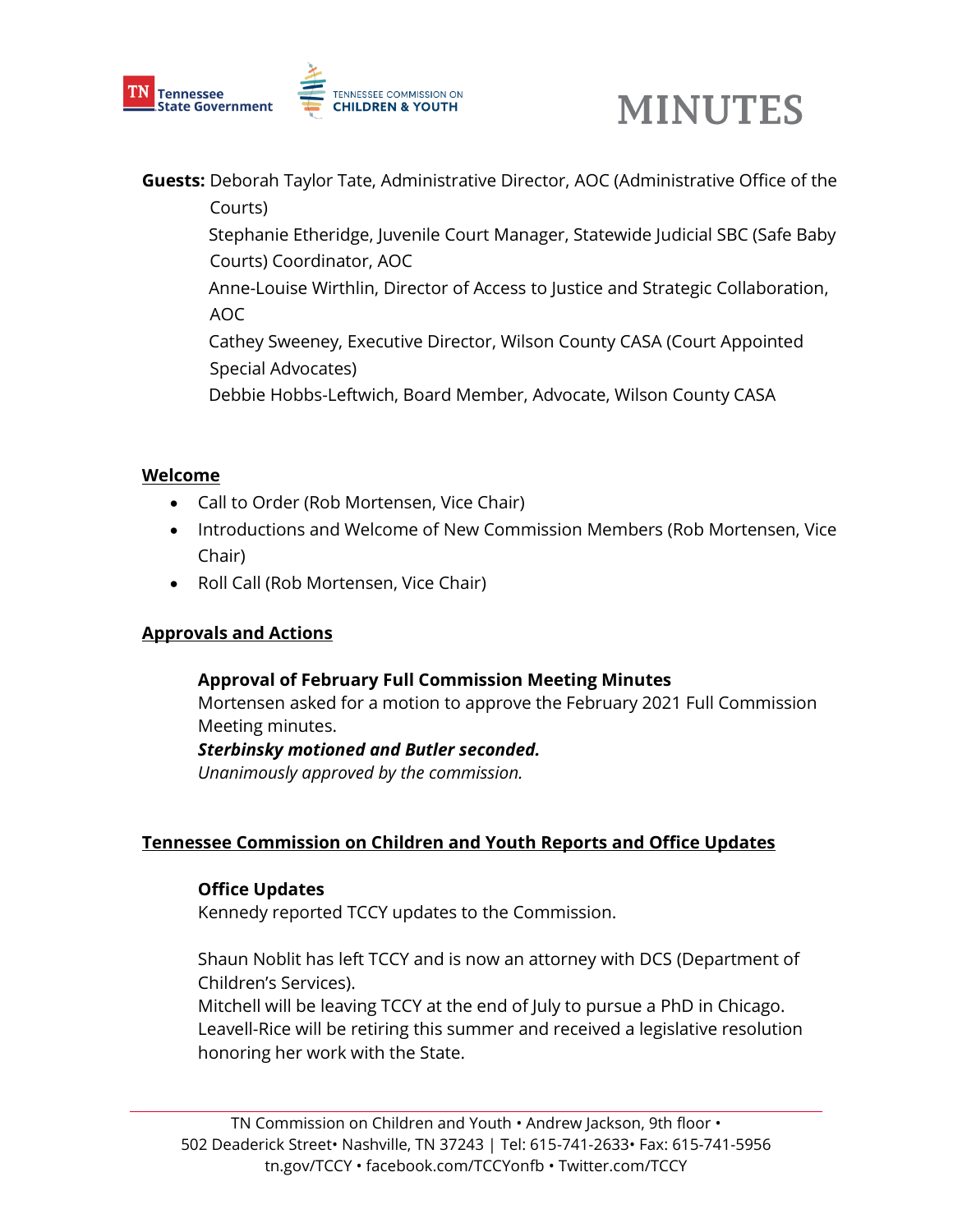



### **Second Look Committee**

Hargrow presented on the Second Look Committee. Hargrow gave detailed information on the individuals who comprise the committee as well as the purpose of the committee.

#### **Resource Mapping**

Naccarato updated the Commission on Resource Mapping. Naccarato gave detailed information on the purpose of resource mapping and how data is gathered and reported out.

### **TCCY Dashboard**

Naccarato and Kennedy updated the Commission on the TCCY Dashboard. Plans are underway to transition the dashboard to an annual report.

### **Directors Report**

Kennedy reported that Davis, Mortensen, Harlan, and Drummond's commission terms will be ending.

Kennedy updated the Commission on TCCY's plans to return to working in the office. TCCY will be transitioning to a hybrid work from home model over the summer.

Kennedy updated the staff on BSB (Building Strong Brains) TN funds.

## **Committee Report Outs**

#### **Budget and Data (Allan Sterbinsky, Chair)**

Sterbinsky updated the commission on the Budget and Data Committee meeting.

Kennedy gave a budget overview.

Isom reported on the financial status as of March 31, 2021. Isom updated the commission on CASA and KidCentral contracts. Isom is currently reviewing the appropriations bill.

## *Mortensen moved to approve the budget.*

*Unanimously approved by the commission.* 

Naccarato updated the Commission on possible future changes to the Annie E. Casey funding.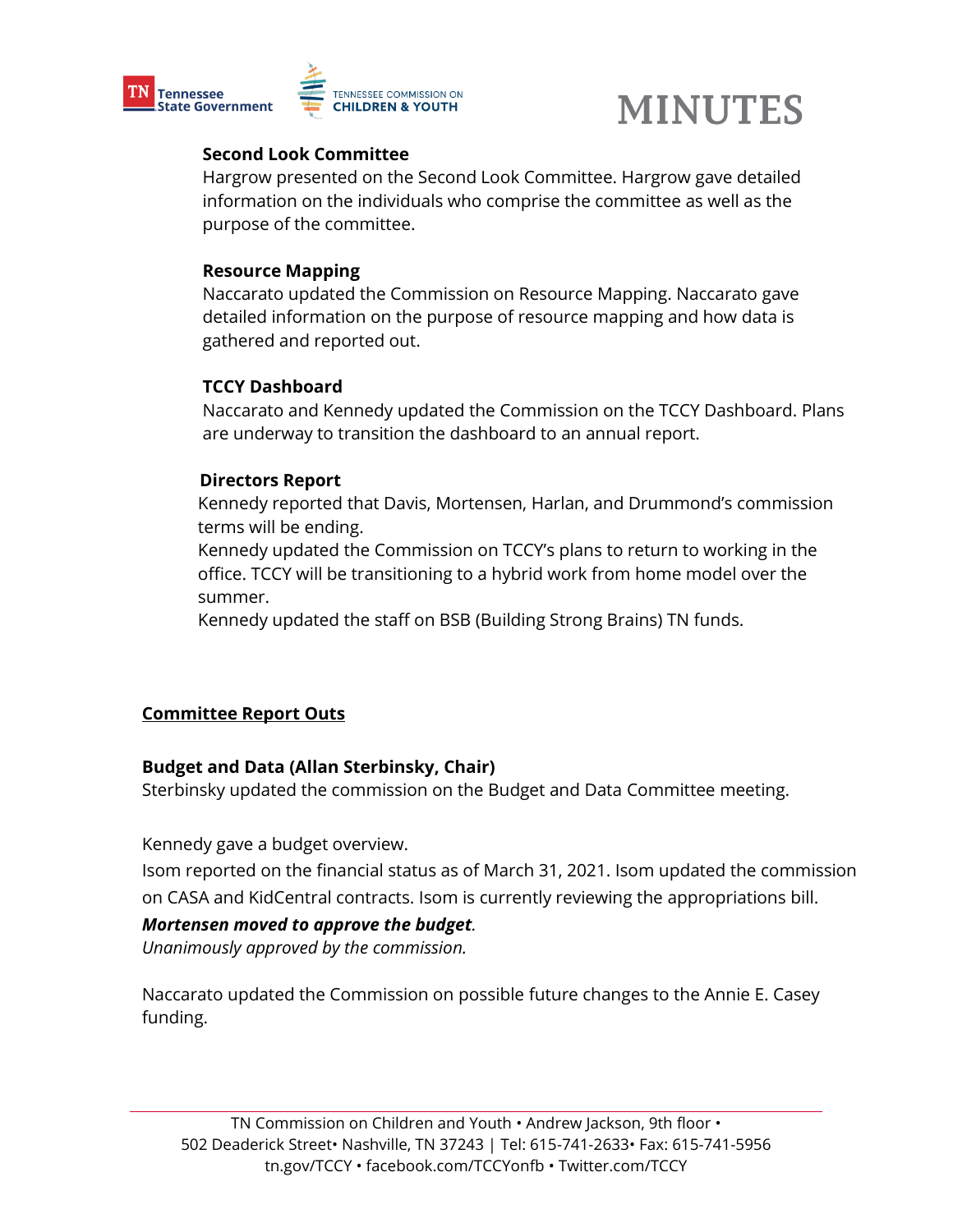

# **MINUTES**

## **Regional Councils (Ashley Dunkin, Chair)**

Sterbinsky updated the Commission on the Regional Councils' Committee meeting. The committee discussed CAD (Children's' Advocacy Days) 2021, the Paper Tiger movie screening, and Ethics and Aces meetings that have been held.

## **Children's Services (Amy Jones, Chair)**

Keller updated the Commission on HVLA (Home Visiting Leadership Alliance) and an invitation to speak from Start Early.

Petty updated the Commission on YTAC (Youth Transition Advisory Council). Bradfield updated the Commission on YCWC (Young Child Wellness Council) and Zero To Three.

Croft updated the Commission on BSB and Knowledge Mobilization Teams. Croft reported McGee would now be handling the BSB T4T (Training For Trainers) events. McGee updated the Commission on CCMH (Council on Children's Mental Health) and T4T. Papica updated the Commission on Ombudsman activities.

## **Youth Justice (Rob Mortensen, Chair)**

Mortensen updated the commission on the Youth Justice Committee meeting. The committee discussed a new grants management system and compliance monitoring.

Hargrow reported his team is currently reviewing the OJJDP (Office of Juvenile Justice and Delinquency Prevention) Title II solicitation. Hargrow reported Marcum-Embry is currently working on youth engagement.

## **Legislative (Rob Mortensen, Chair)**

Mortensen and Kennedy updated the Commission on policy briefs.

## *Mortensen asked for a motion to approve that commission members names, the regions they represent, and who appointed them to the commission be on the policy briefs. Sterbinsky moved and Philyaw seconded.*

*Unanimously approved by the commission.*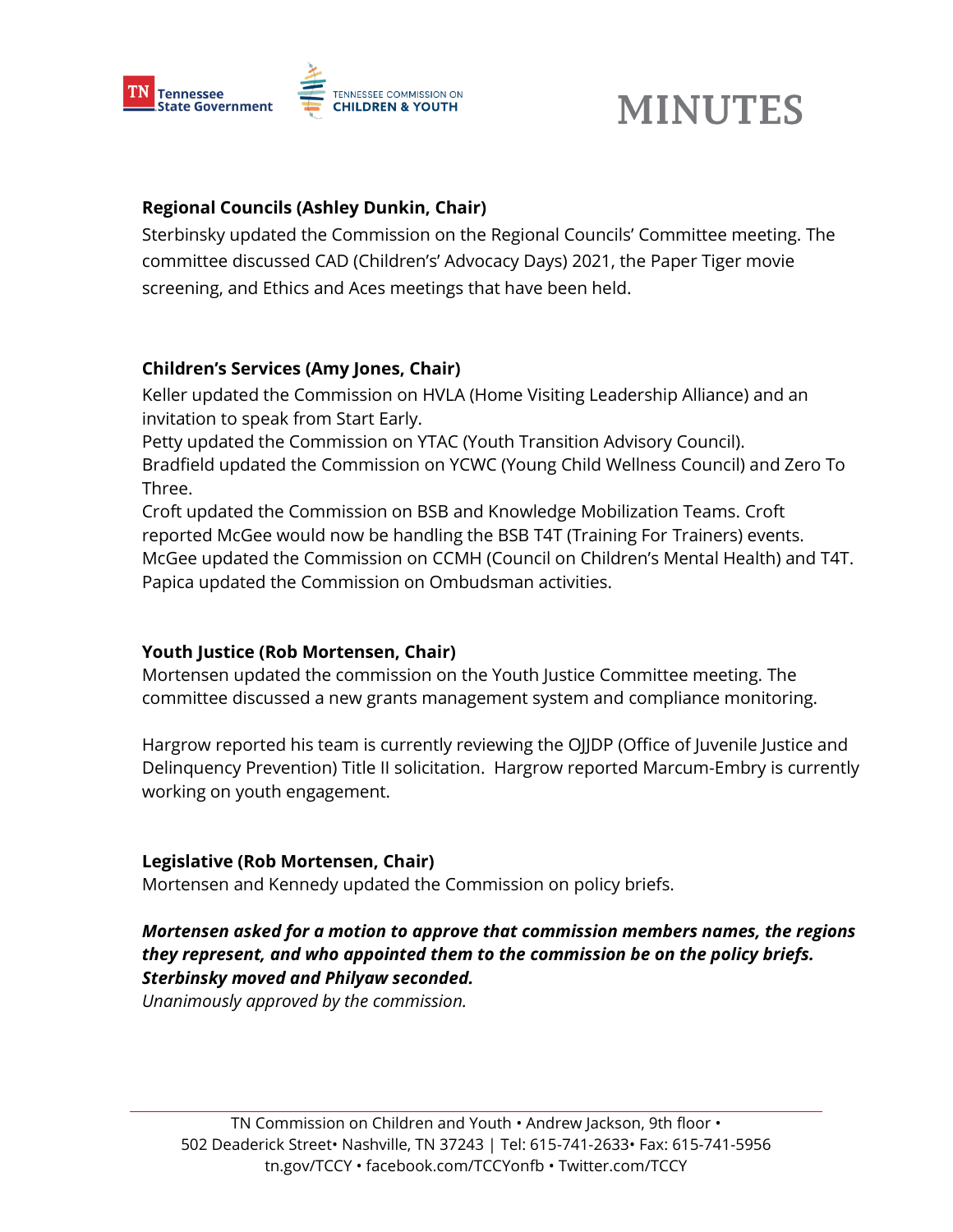



### **Tennessee Commission on Children and Youth Presentations**

### **Deborah Taylor Tate, Administrative Director, AOC**

Tate presented on the AOC to the Commission. The AOC's purpose is to be the administrator of the Tennessee Supreme Court.

# **Stephanie Etheridge, Juvenile Court Manager, Statewide Judicial SBC Coordinator, AOC**

Etheridge presented on Tennessee Safe Baby Courts to the Commission. SBC was first established in Davidson County in 2016. Currently there are twelve SBC sites. SBC's goals include preventing children from entering foster care, improving child safety, healing trauma, repairing parent/child relationships, and empowering communities.

## **Anne-Louise Wirthlin, Director of Access Justice, AOC**

Wirthlin presented on the Justice For All Tennessee Supreme Court Initiative. The TN Supreme Court made access to justice its number one strategic priority in December 2008. The strategic plan is detailed in TN Supreme Court Rule 50.

#### **Cathey Sweeney, Executive Director, Wilson County CASA**

Sweeney presented on the CASA program in Wilson county. They have 70 advocates that serve 220 children each year. Sweeney discussed fundraising challenges they have faced since the COVID pandemic began.

#### **Debbie Hobbs-Leftwich, Board Member, Advocate, Wilson County CASA**

Hobbs-Leftwich discussed her role as a board member and advocate for Wilson County CASA. Hobbs-Leftwich has served for a little over 5 years.